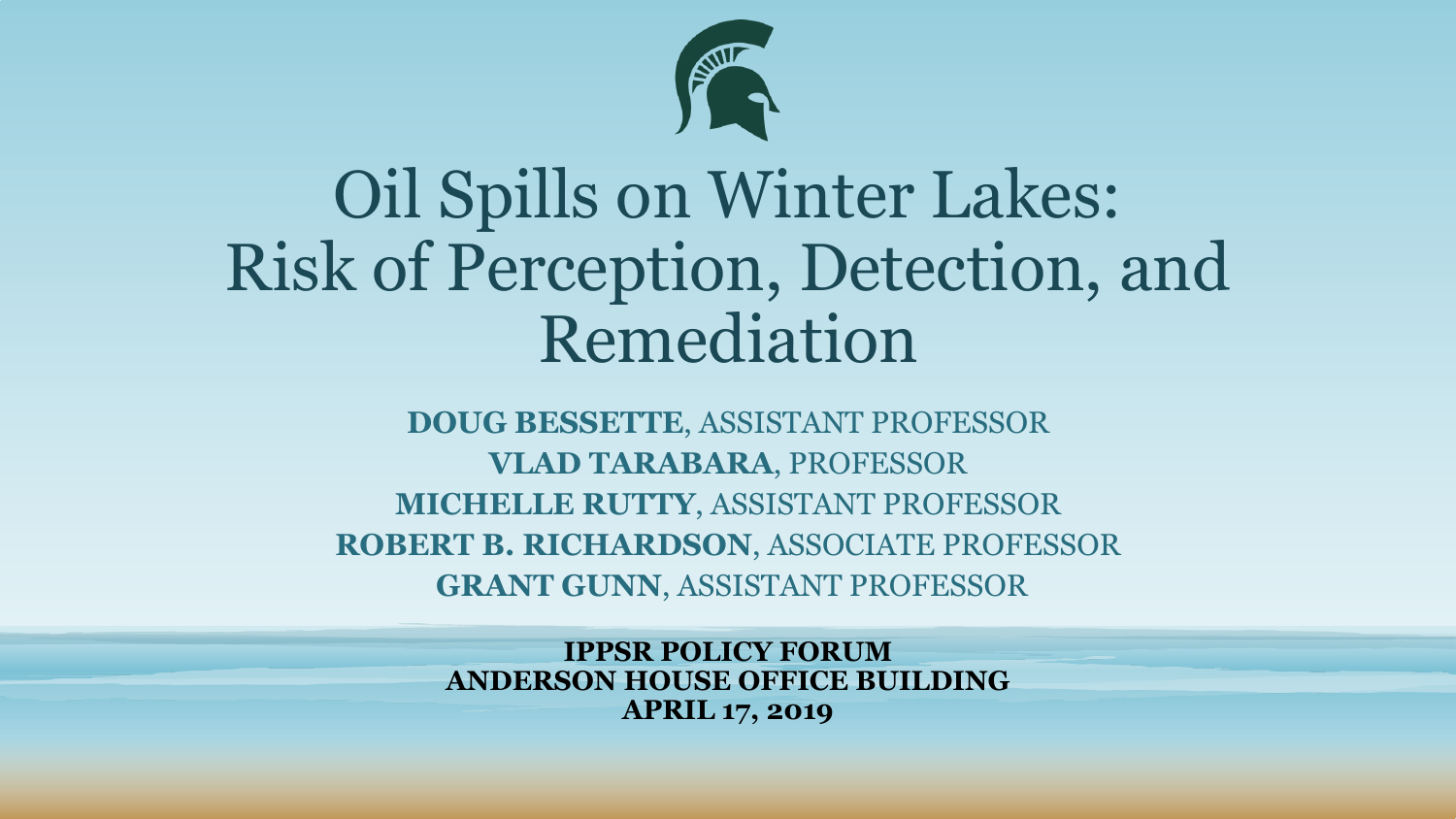## Winter Lake Oil Spills

- Project overview
- Detection and remediation of spills under ice
- Community impacts and risk perceptions
- Estimates of potential economic damages
- Conclusions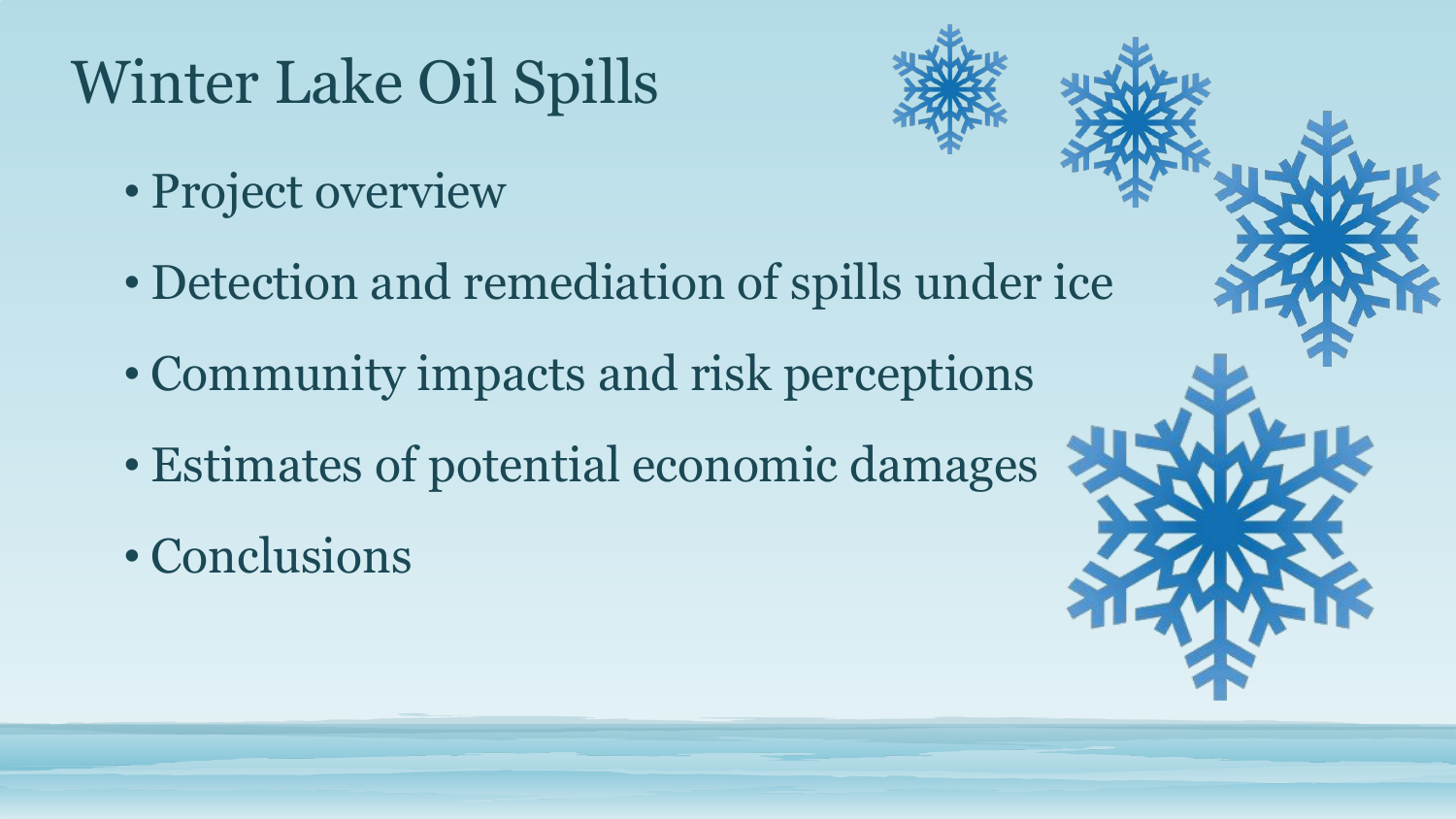# Introduction to Line 5

- 540,000 barrels per day (bpd) from Superior, WI, to Sarnia, Ontario.
- Pipeline splits in two at Straits.
- Less than 1% of the pipeline's overall length
- 2,000 bpd propane to the UP; 33,000 bpd crude oil to Marathon Refinery.
	- The rest, ~94%, arrives in Sarnia, Ontario.
- Anchor strikes and old age have raised safety concerns.

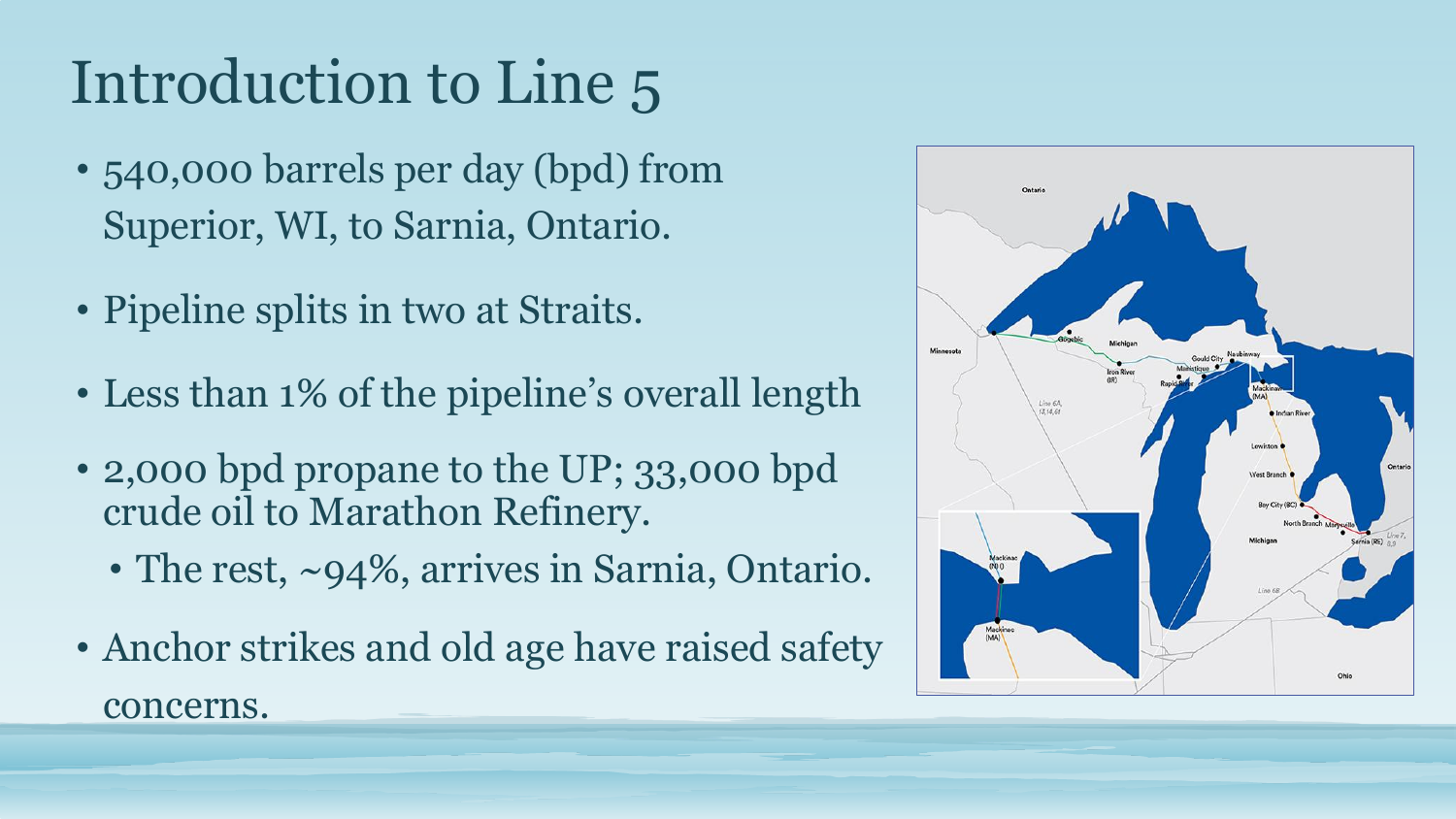### Timeline & Controversy

- Oct, 2017. Dynamic Risk completes independent risk analysis
- Apr, 2018. Line 5 damaged by an anchor strike
- Jul, 2018. Michigan Tech submits independent risk analysis
- Oct, 2018. Agreement to build utility corridor beneath the lakebed
- Dec, 2018. Gov Snyder creates authority overseeing tunnel
- Jan, 2019. Gov Whitmer inaugurated; Ray Compressor fire
- Mar, 2019. AG releases opinion arguing Snyder's law unconstitutional
- Mar, 2019. Gov Whitmer bars state depts from actions related to the law.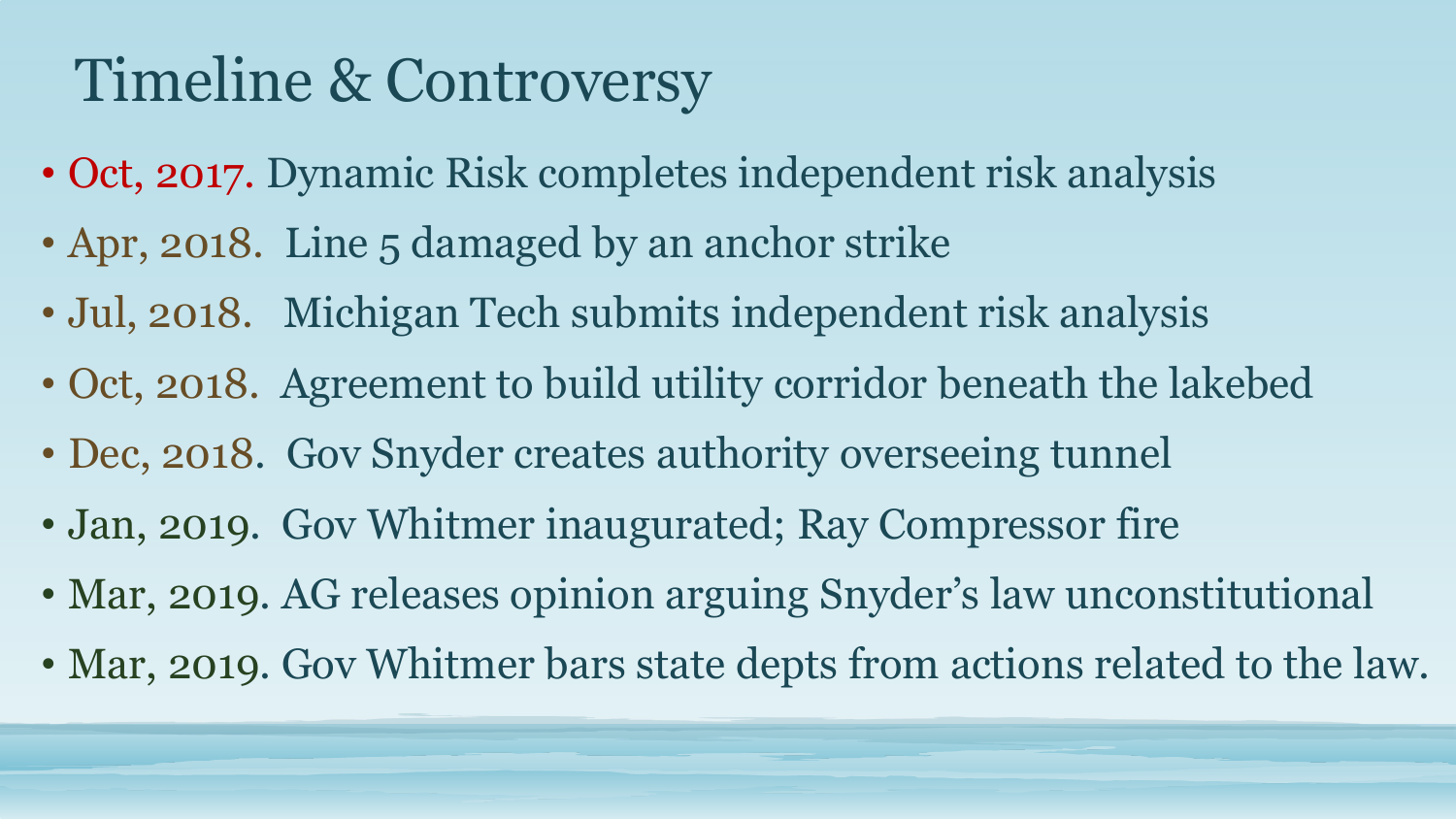#### Despite the controversy, there remains limited research on:

- 1. Ice modeling and detection of spills under ice;
- 2. Remediation of oil spills and natural gas liquids in freshwater;
- 3. MI residents' perceptions of the risk of an oil spill, particularly during winter;
- 4. The potential economic impacts of an oil spill; and
- 5. The policy implications*.*